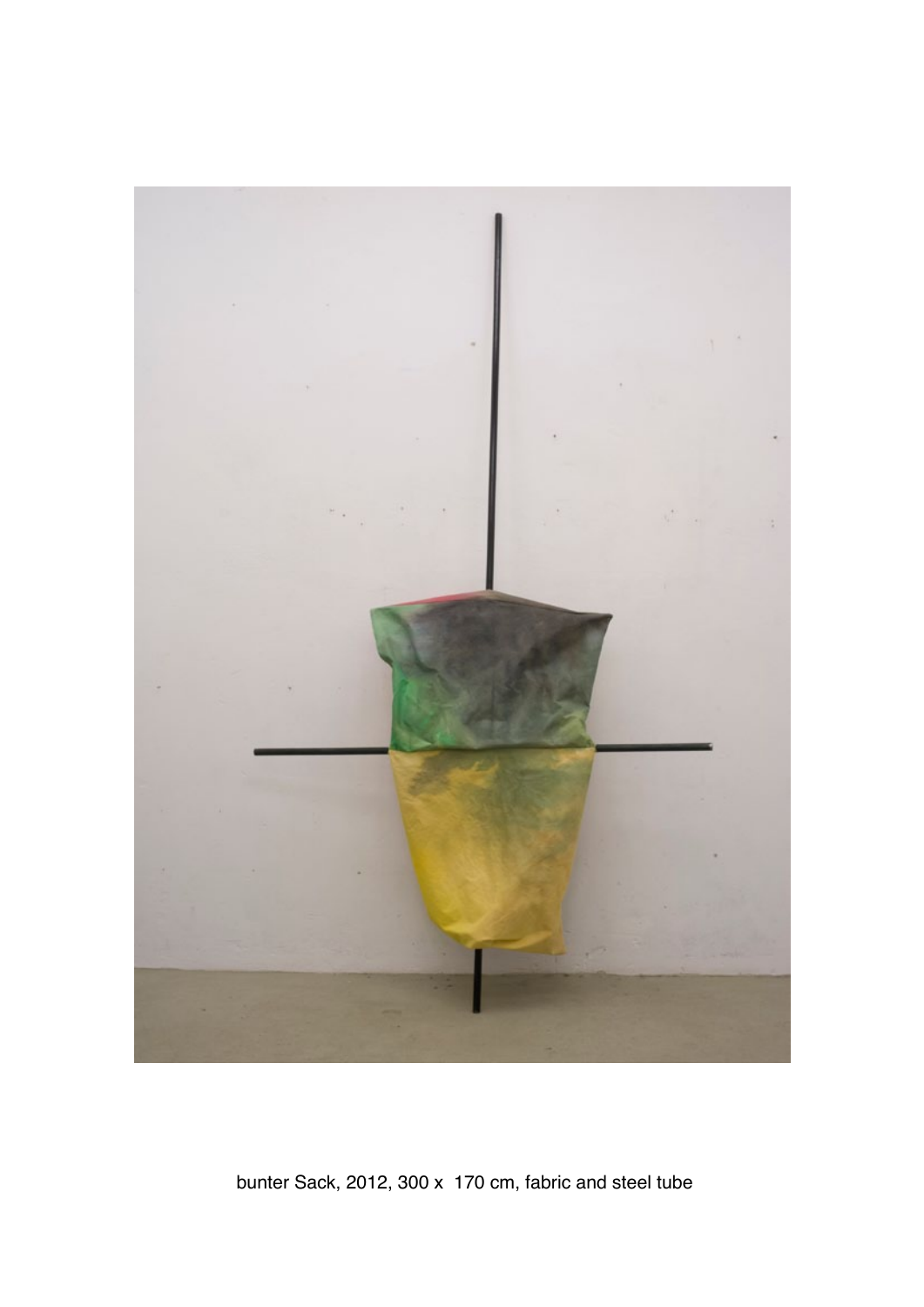

bunter Sack, 2012, 170 x 110 cm, fabric and steel tube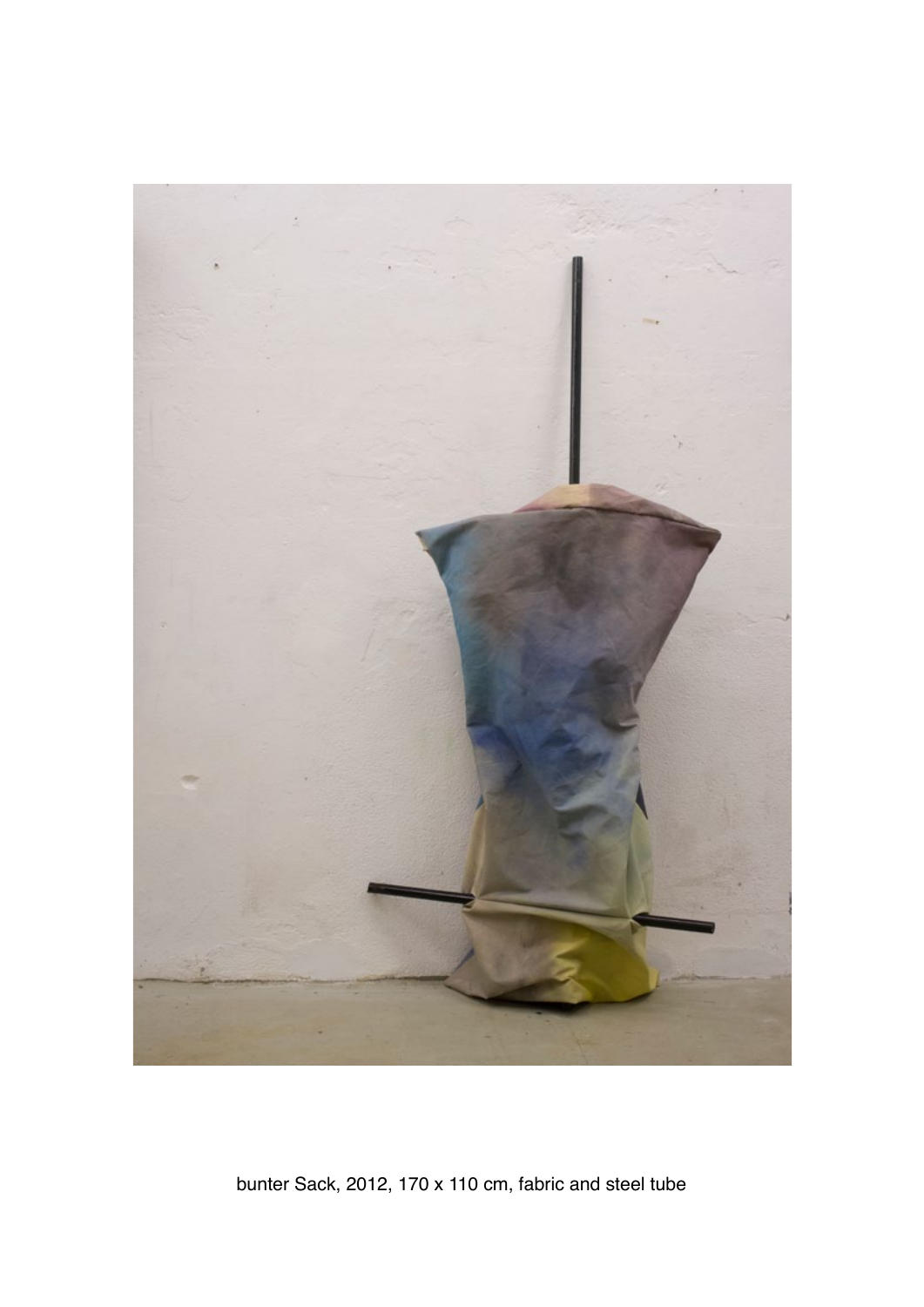

bunter Sack, 2012, 210 x 200 cm, fabric and steel tube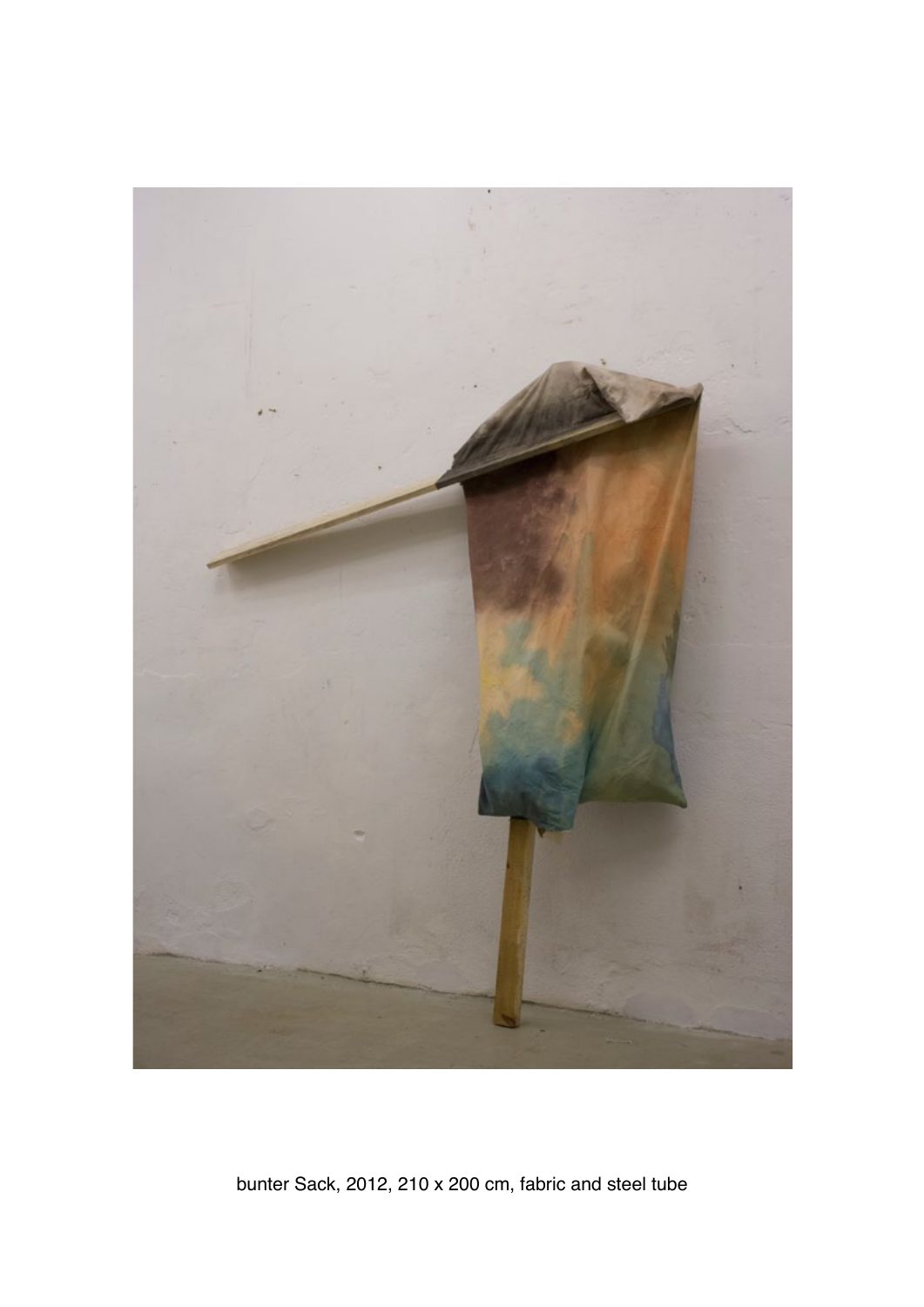

Säcke, 2012, each 190 x 150 cm, fabric, wood and aluminum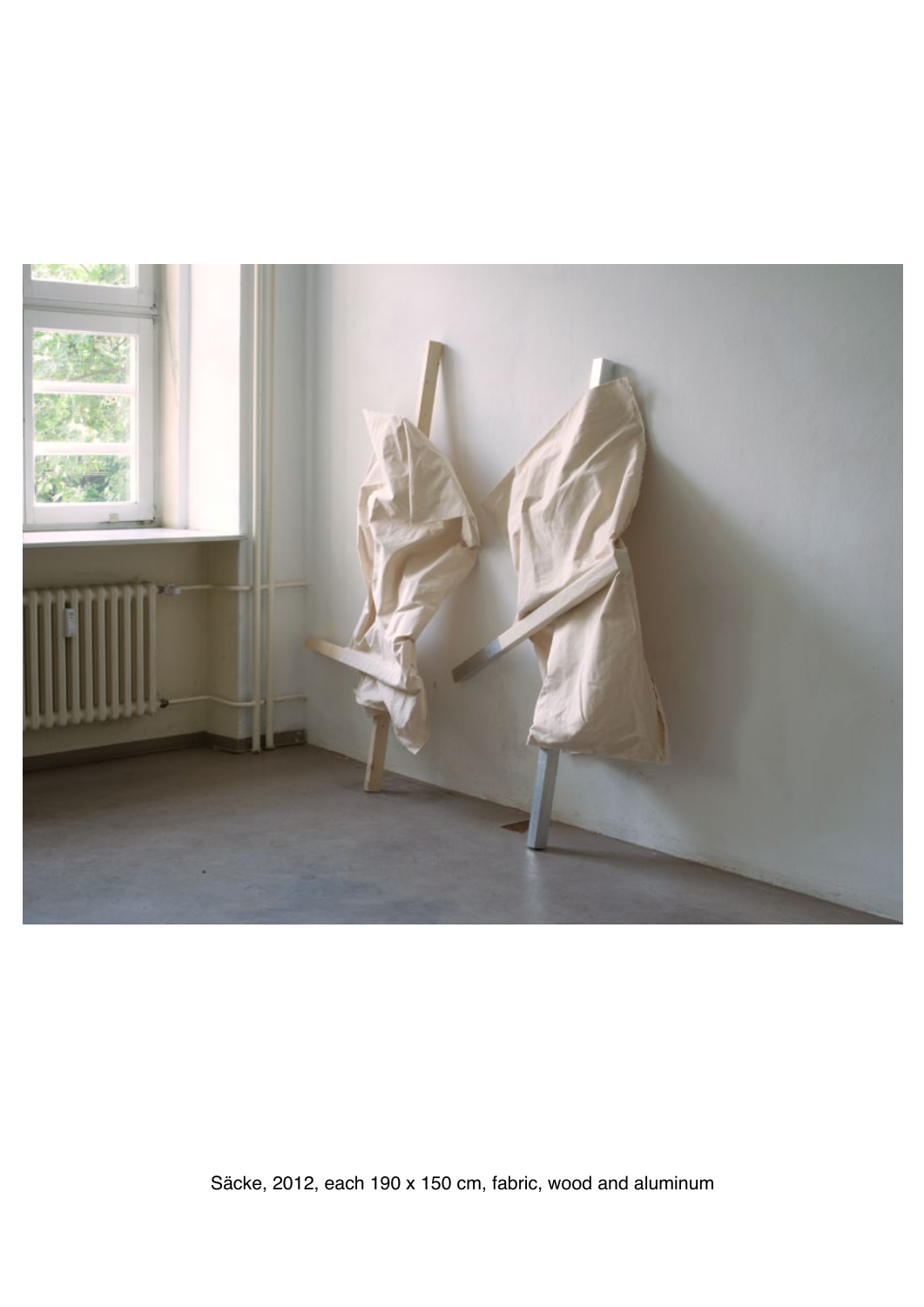

Logo, 2012, 20 x 30 cm, watercolor, pencil on paper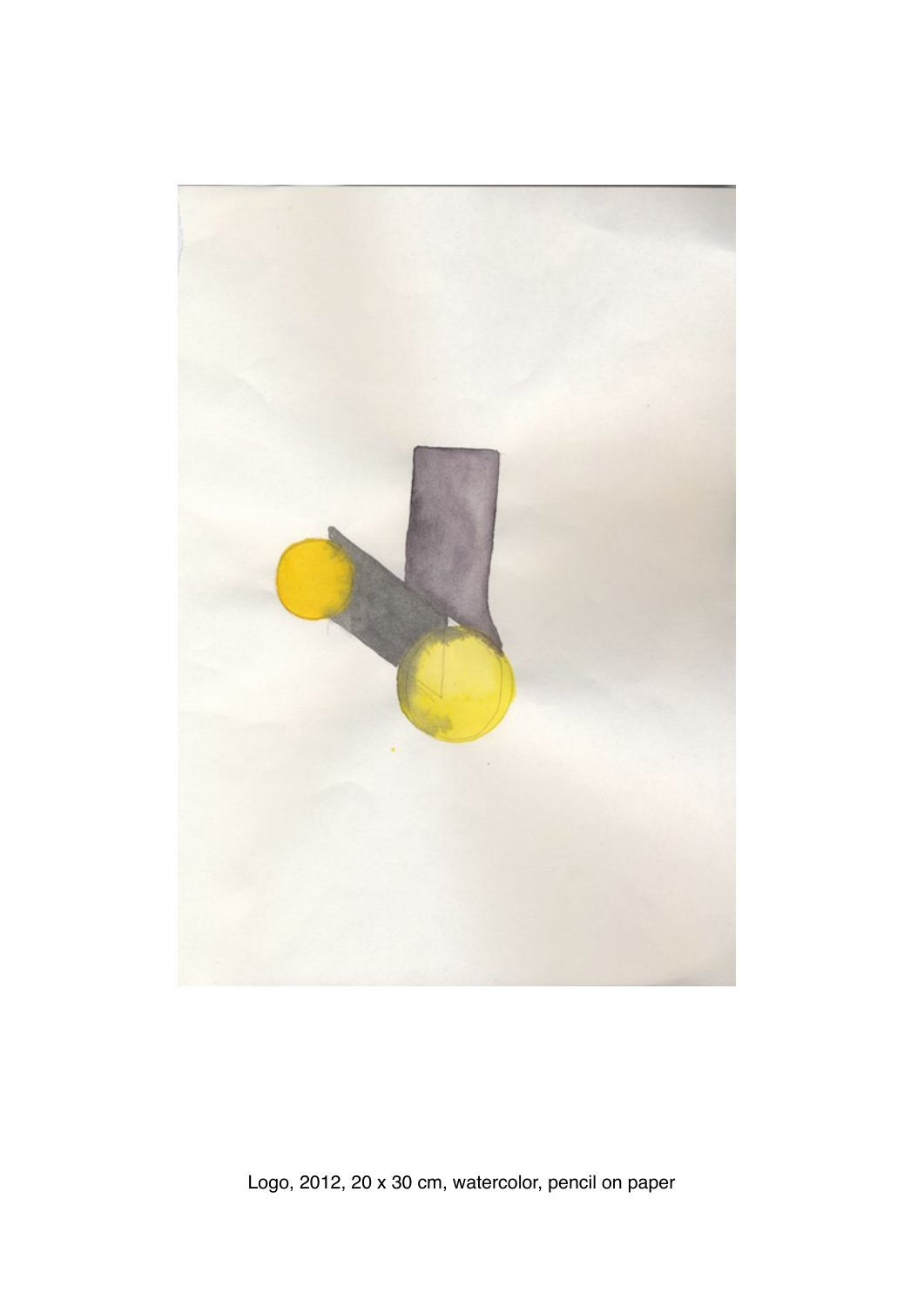

Logo, 2012, 300 x 300 cm, fabric and steel tubes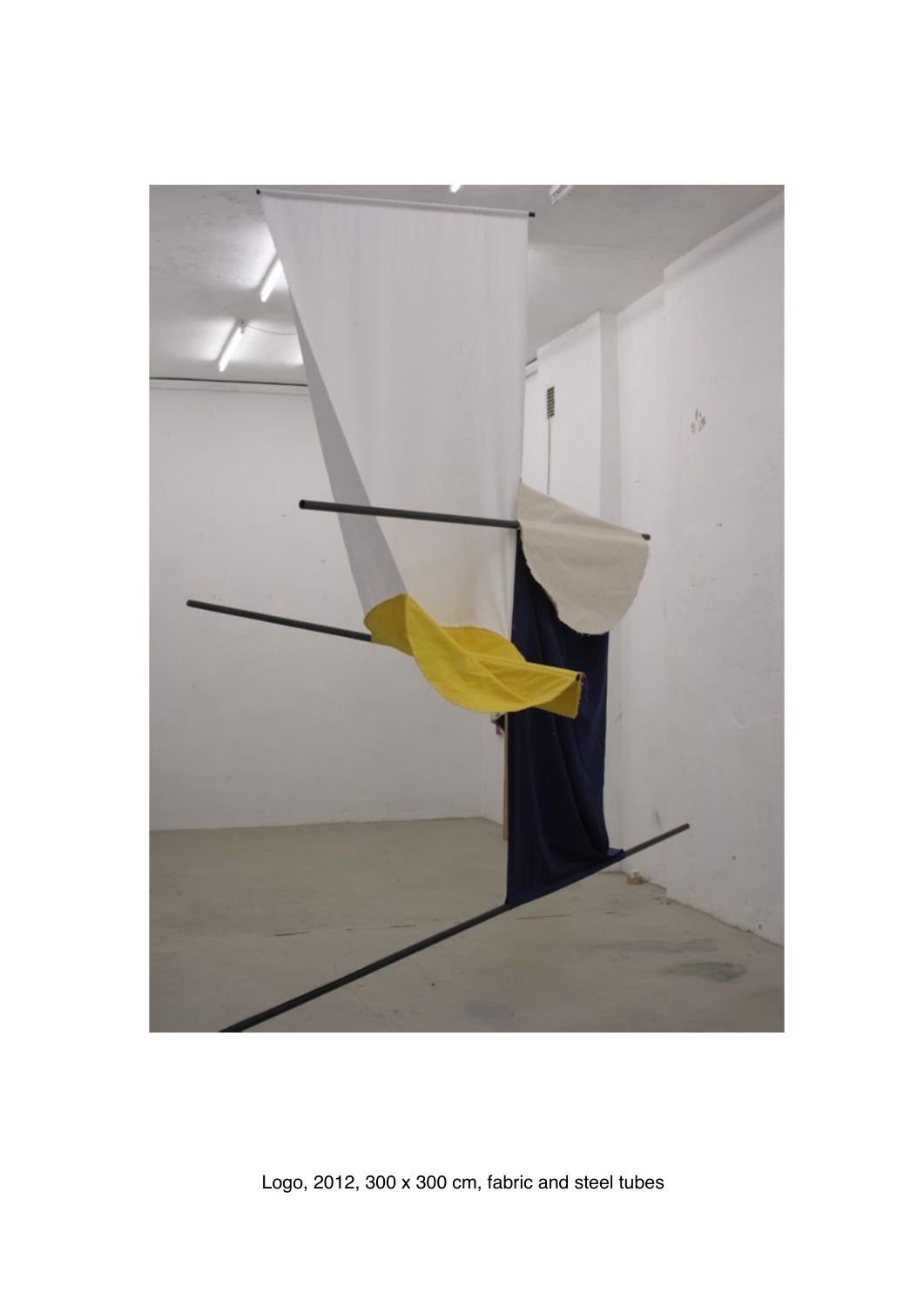

untitled, 2012, 170 x 120 x 150 cm, fabric and wood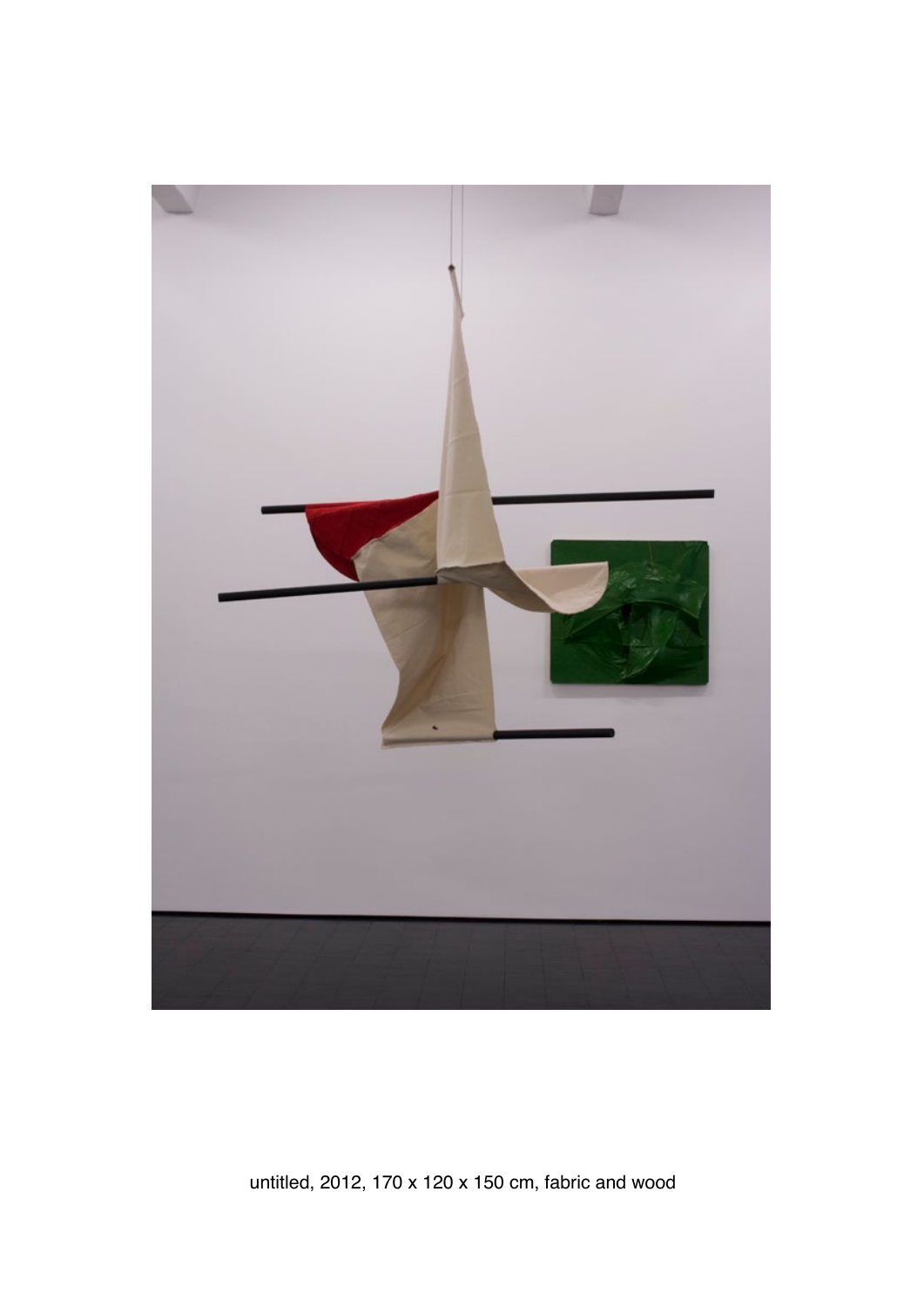

untitled, 2011, 70 x 57 cm, paper, iron, lacquer, string on wood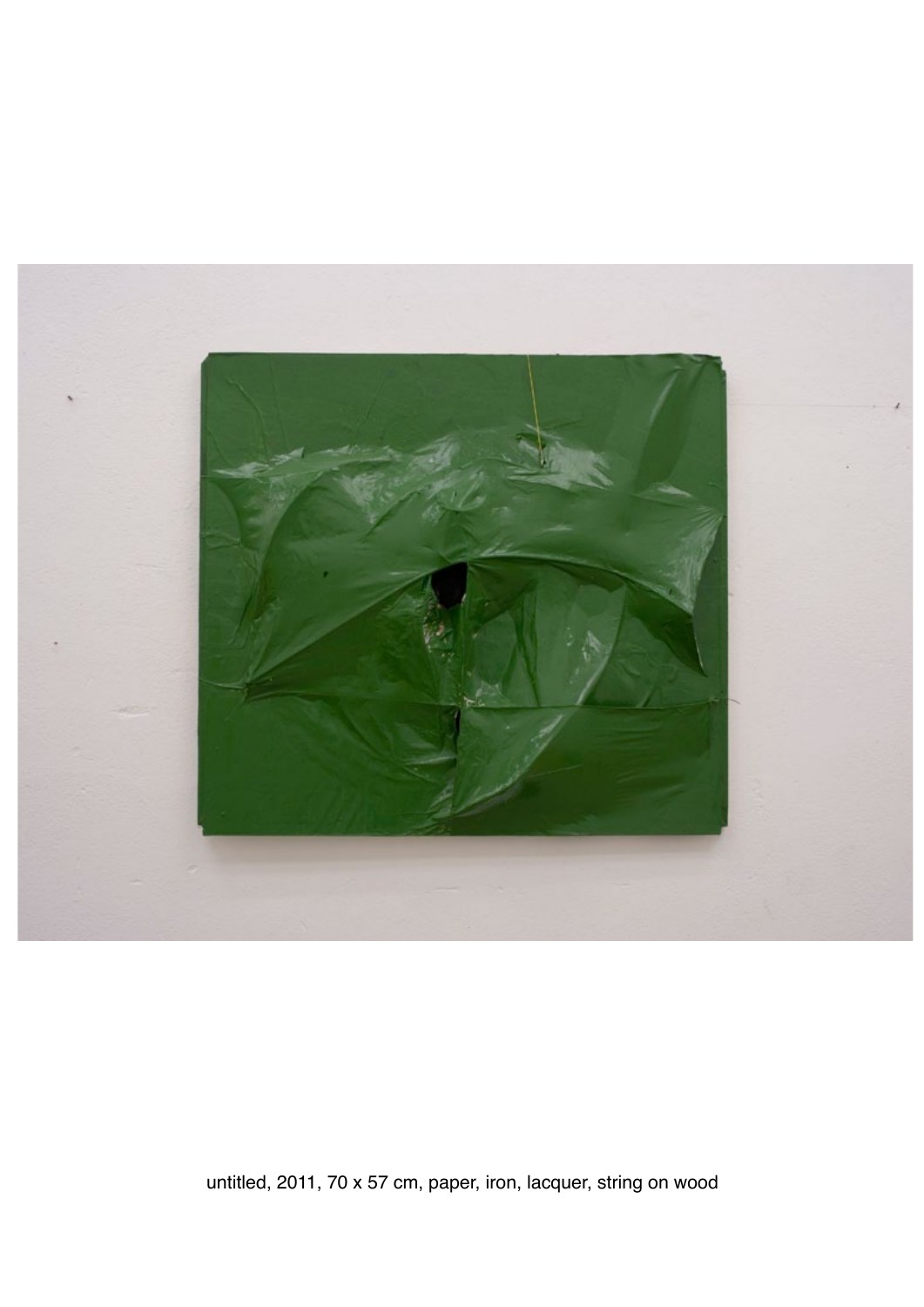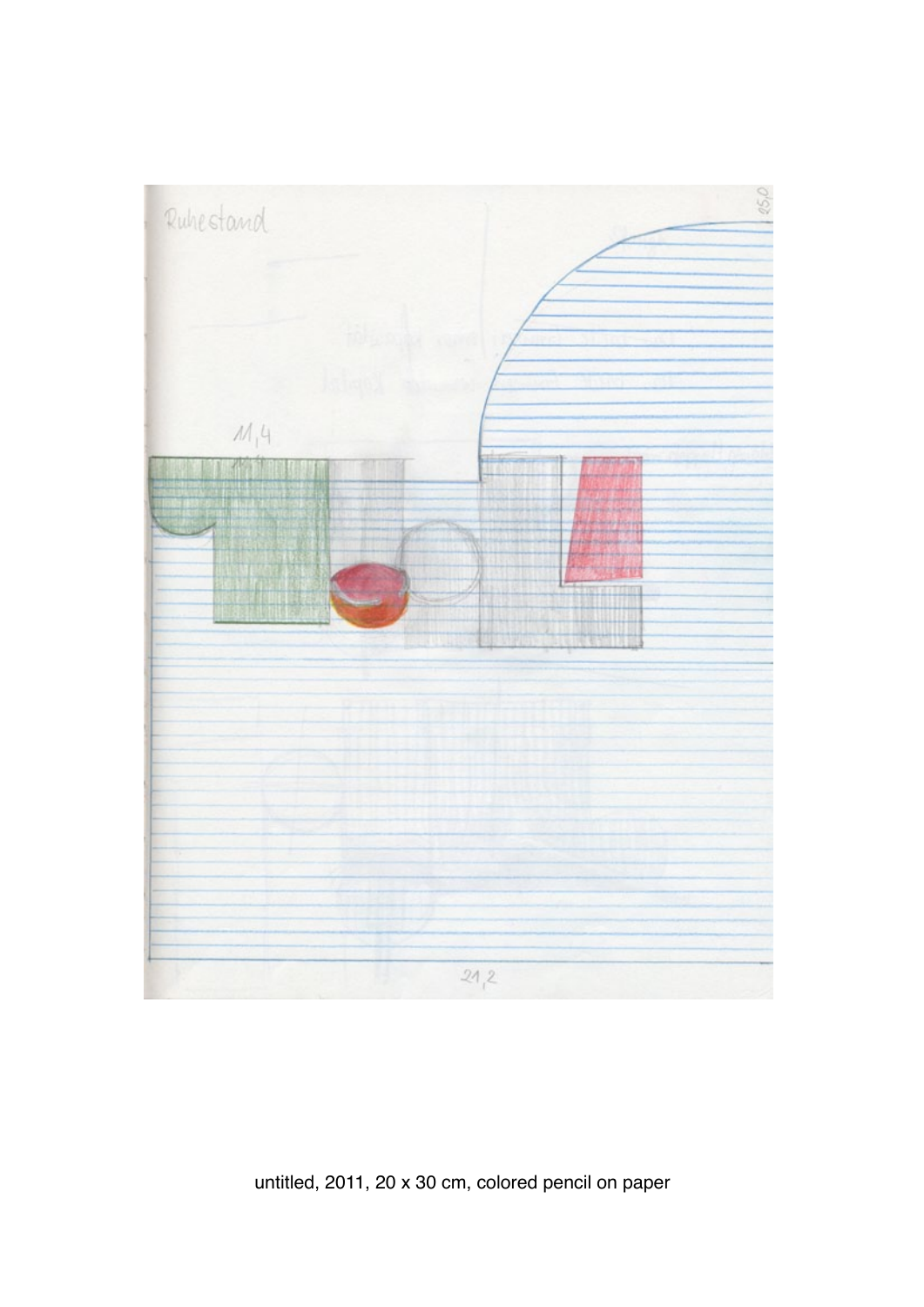

untitled, 2011, 210 x 190 cm, fabric and wood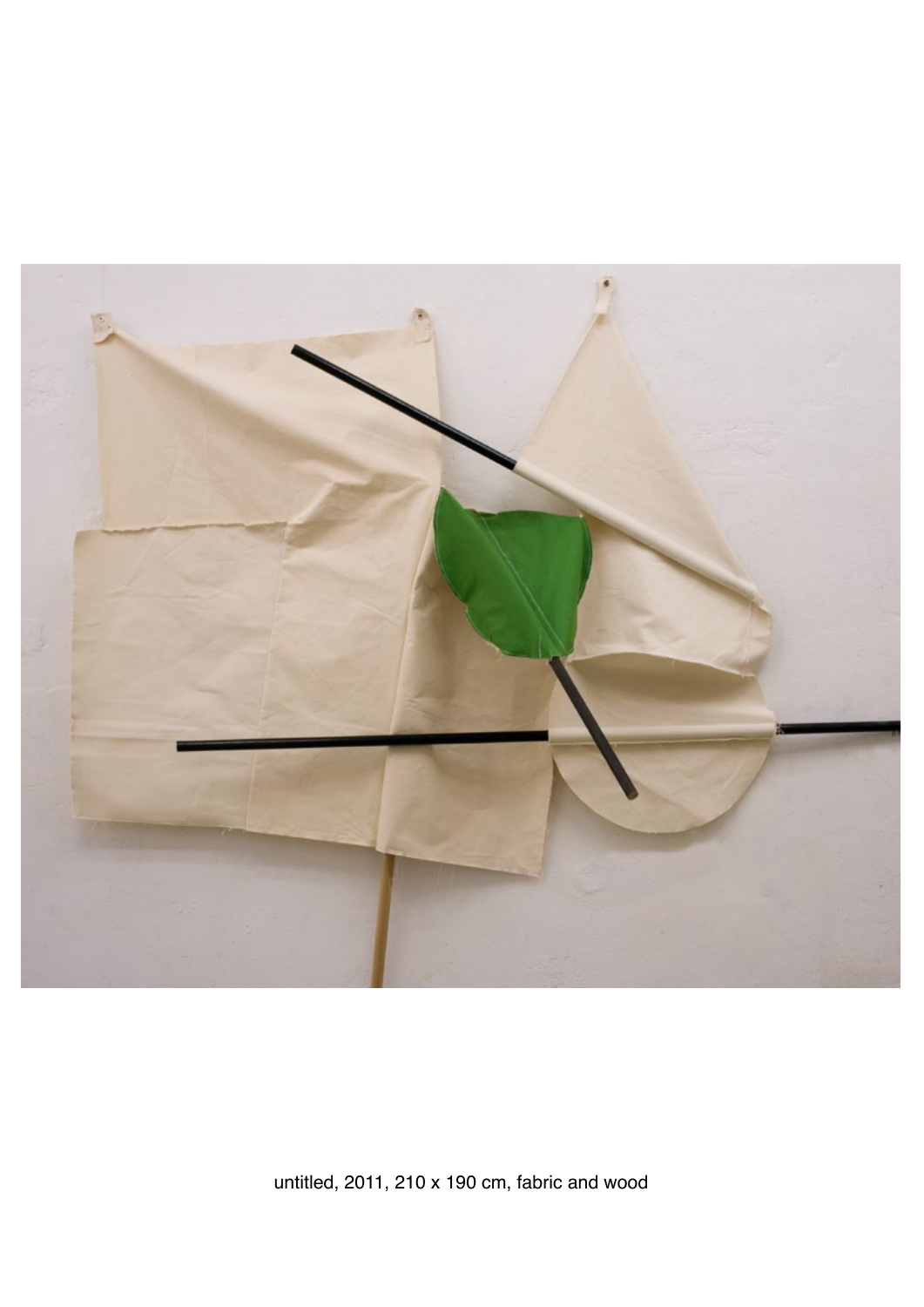

Aufnahme, 2011, 190 x 180 x 60 cm, chair and fabric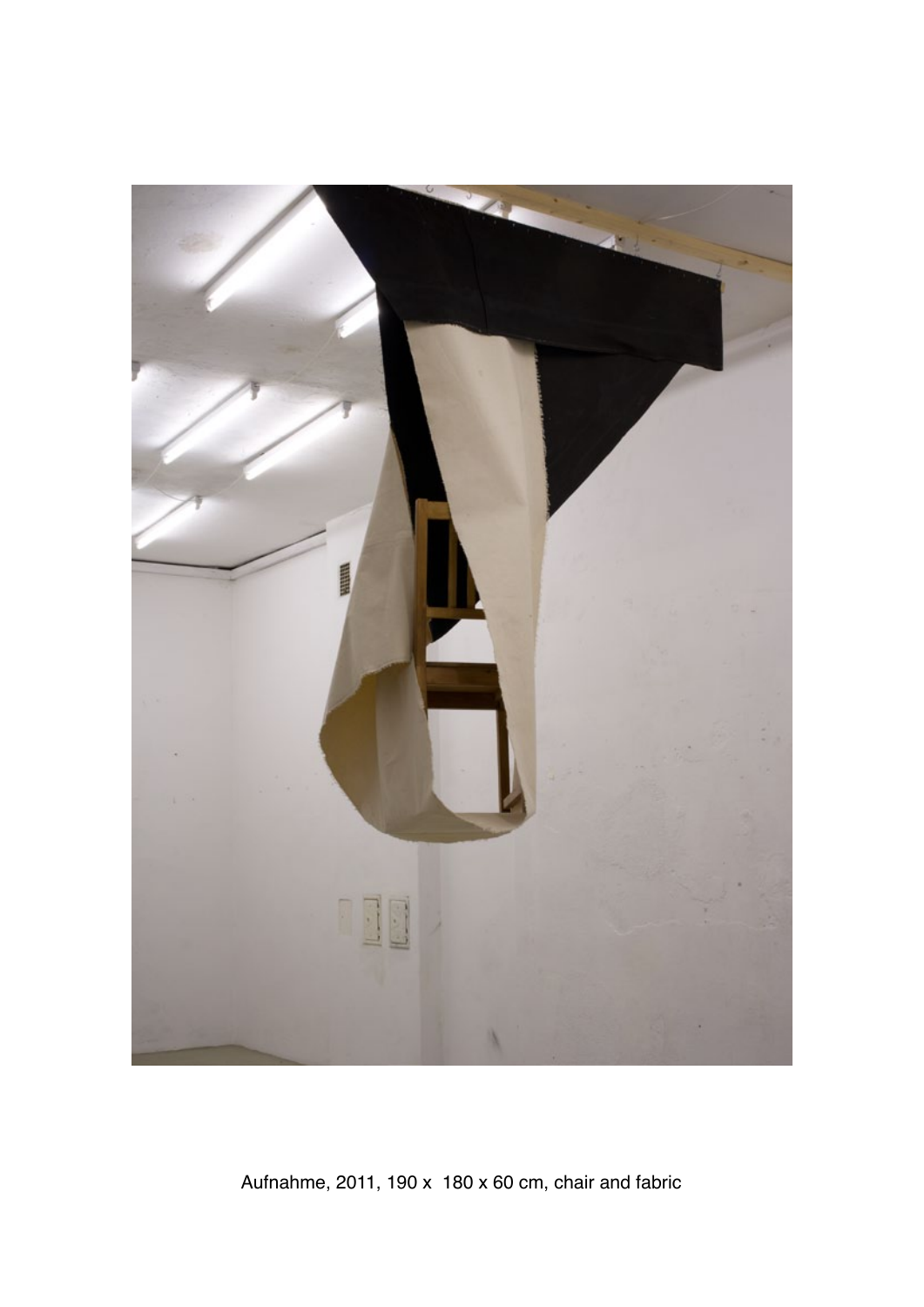

untitled, 2011, 300cm 170 x 60 cm, fabric, calabash and steel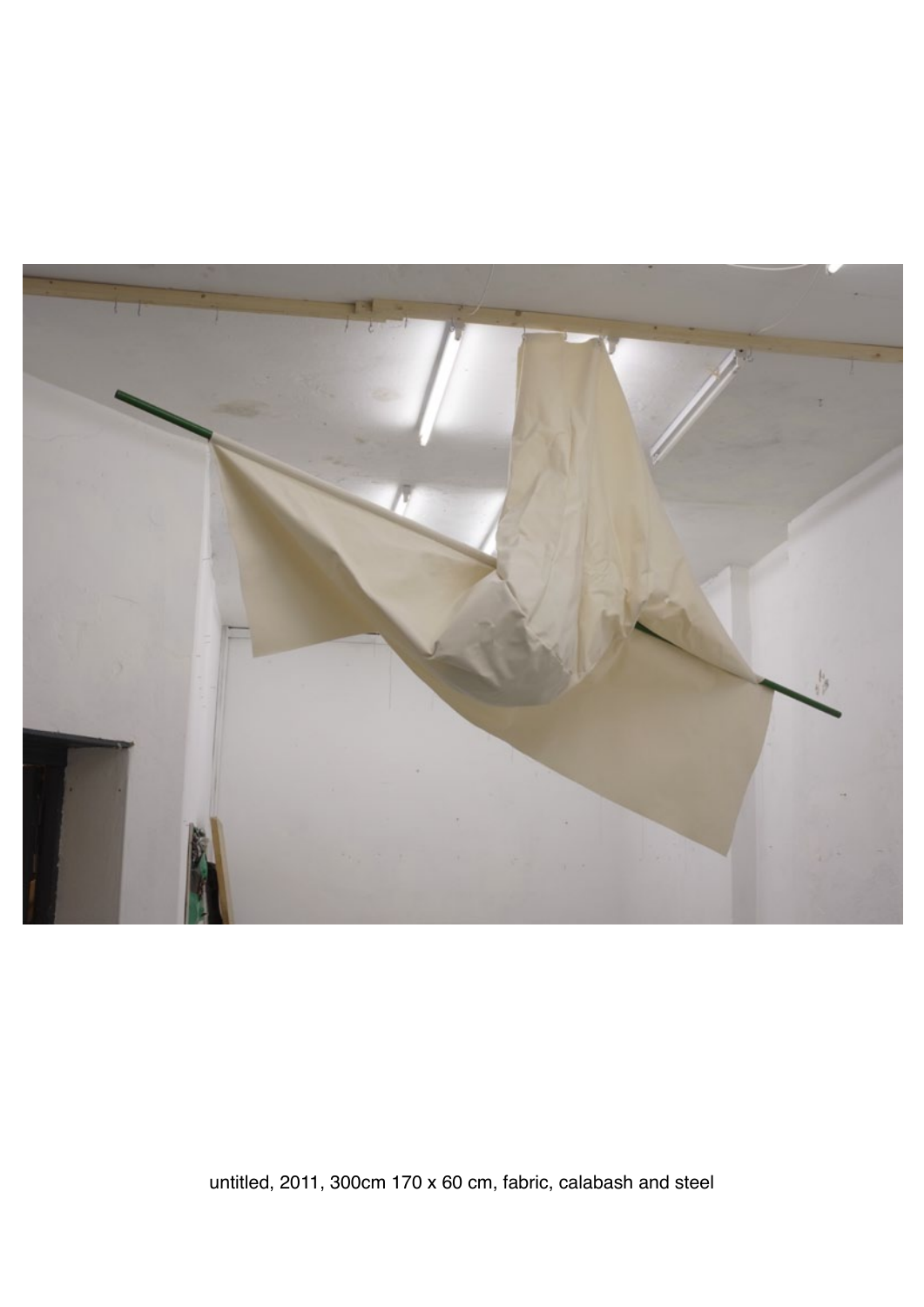

exhibition view: verlorene Form, Gebr. Lehmann, Berlin untitled, 2007, 310 x 240 cm, fabric and wire untitled, 2011, 210 x 300 x 350 cm, fabric and steel tube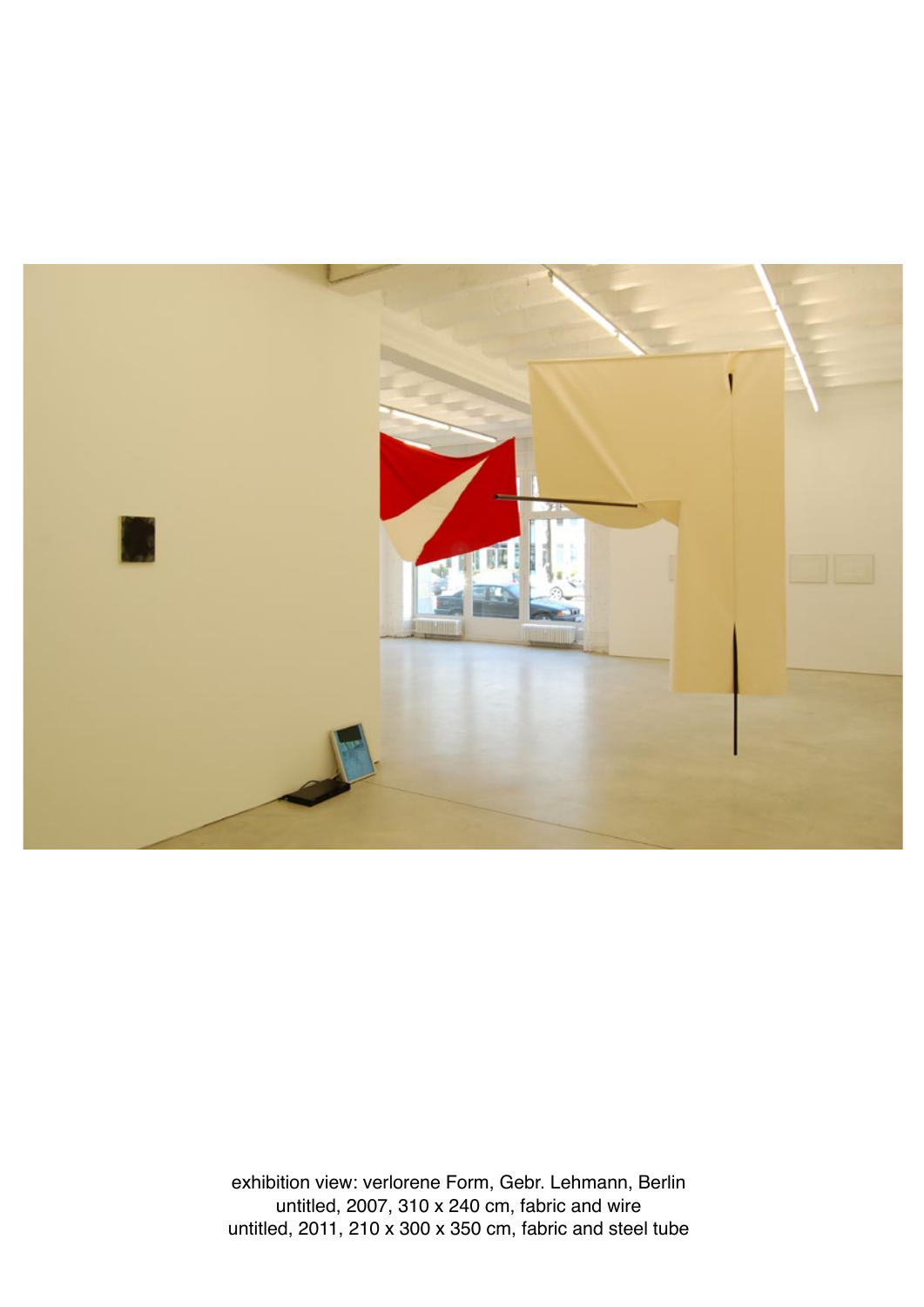

ärmellos / sleeveless, 2012, 70 x 90 x 30 cm, fabric, steel, ceramics and waterbottle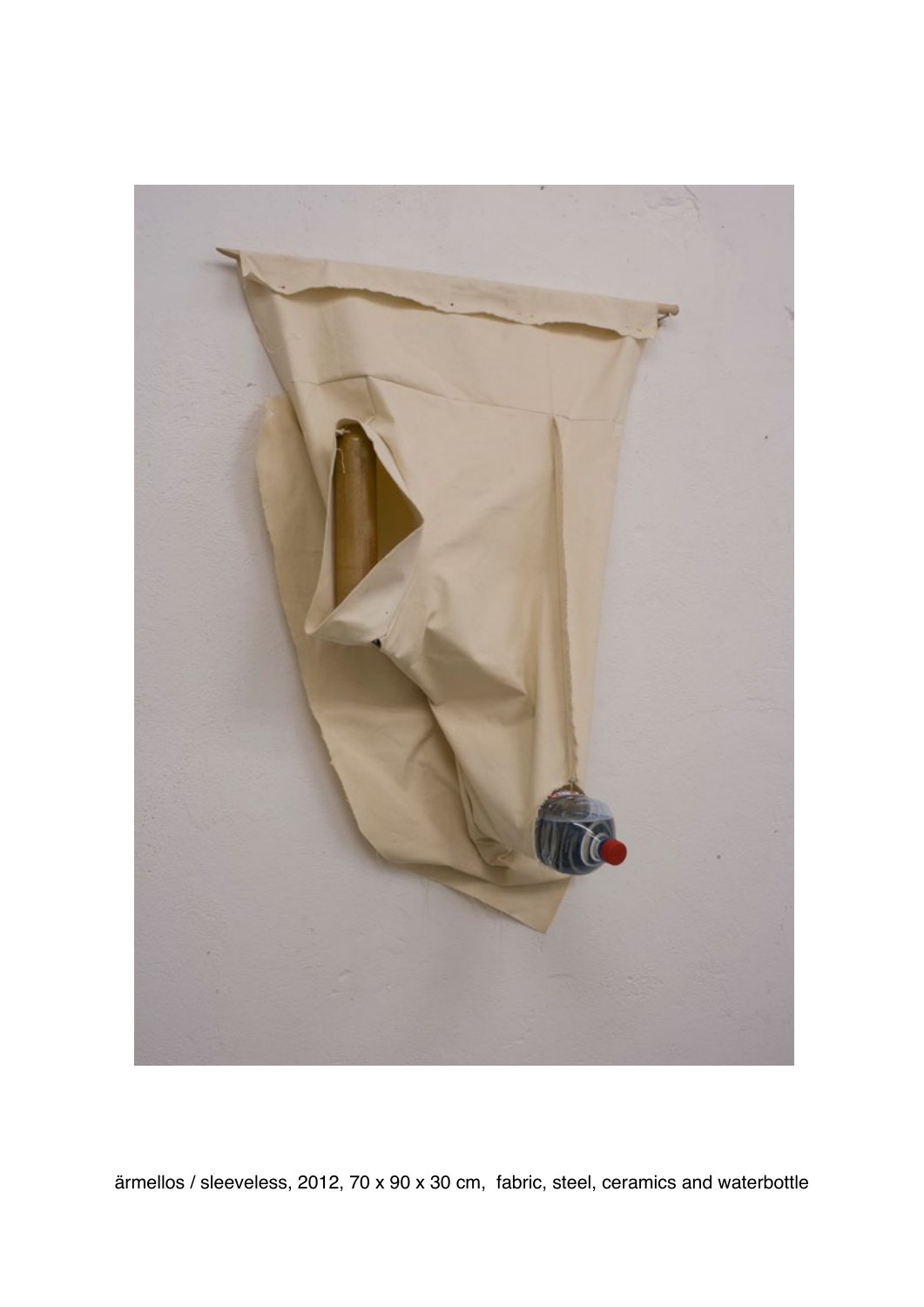

untitled, 2012, 50 x 70 cm, paper, steel on wood